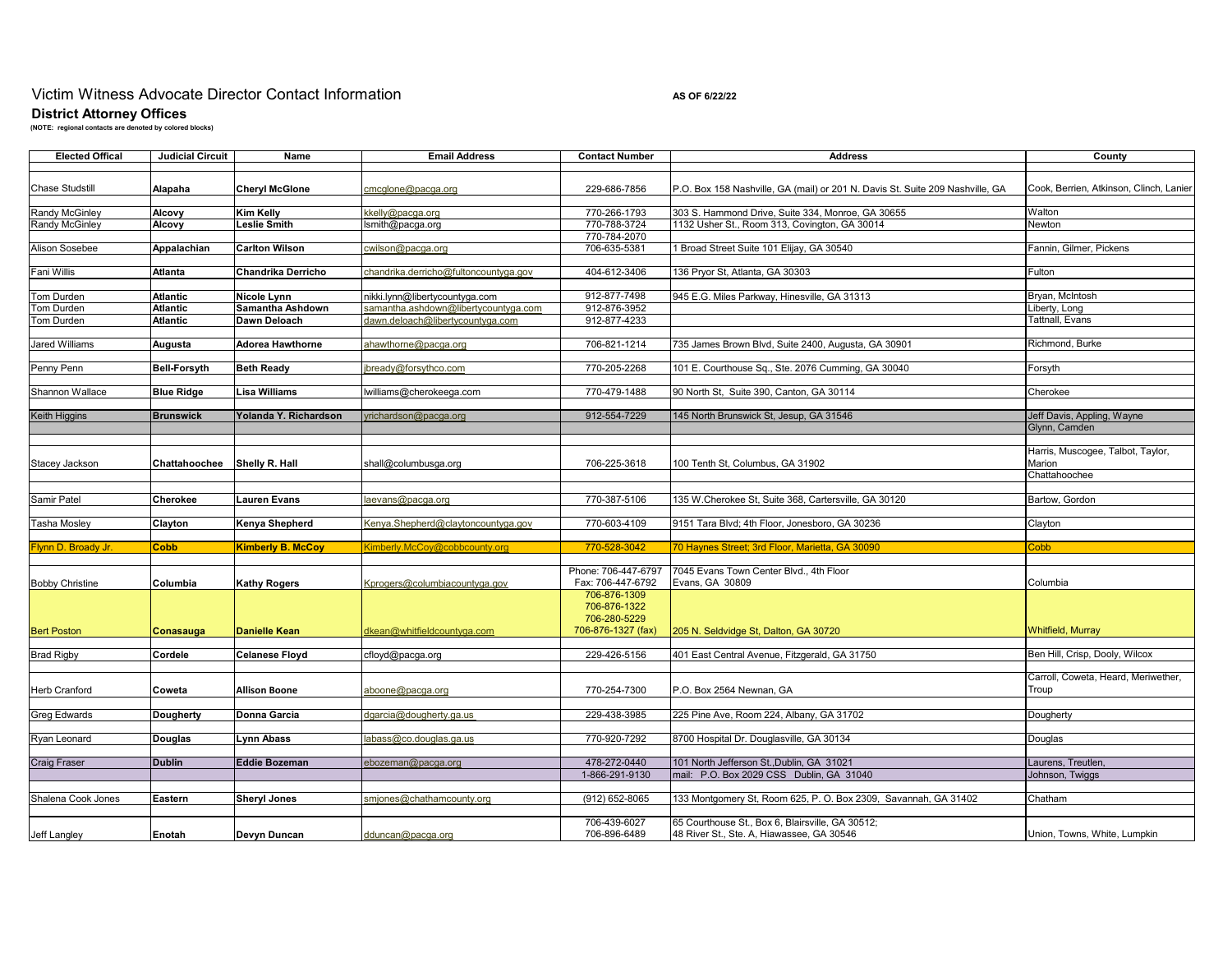| Darius Pattillo         | <b>Flint</b>         | Kiauna Rosemond      | srosemond@co.henry.ga.us           | 770-288-6400       | Courthouse Sq, McDonough, GA 30253                                         | Henrv                                |
|-------------------------|----------------------|----------------------|------------------------------------|--------------------|----------------------------------------------------------------------------|--------------------------------------|
|                         |                      |                      |                                    |                    |                                                                            |                                      |
| Marie G. Broder         | Griffin              | Michelle Ivey        | mivey@fayettecountyga.gov          | 770-716-4248       | Center Dr. Fayetteville, GA 30214                                          | Fayette, Spalding, Pike, Upson       |
|                         |                      |                      |                                    |                    | mail: P. O. Box 1498 Fayetteville, GA 30214                                |                                      |
|                         |                      |                      |                                    |                    |                                                                            |                                      |
| Patsy Austin-Gatson     | Gwinnett             | Uzma Khan            | uzma.khan@gwinnettcounty.com       | 770-822-8491       | 75 Langley Dr, Lawrenceville, GA 30045                                     | Gwinnett                             |
|                         |                      |                      |                                    |                    |                                                                            |                                      |
|                         |                      |                      |                                    |                    |                                                                            |                                      |
| William Kendall         | Houston              | Felica Richardson    | frichardson@houstonda.org          | 478-218-4810       | 201 North Perry Parkway, Perry, GA 31069                                   | Houston                              |
|                         |                      |                      |                                    |                    |                                                                            |                                      |
|                         |                      |                      |                                    |                    | P.O. Box 1025 LaFayette, GA 30728: Dade Office - P. O. Box 426 Trenton, GA |                                      |
| Chris Arnt              | Lookout Mtn          | Amy Reed             | areed@pacga.org                    | 706-657-7530       | 30752                                                                      | Chattooga, Walker, Dade, Catoosa     |
|                         |                      |                      |                                    |                    |                                                                            |                                      |
|                         |                      |                      |                                    |                    |                                                                            |                                      |
| Anita Howard            | Macon                | Pamela Faison        | pfaison@maconbibb.us               | 478-621-6260       | 205 West Church St., Fort Valley, GA 31030                                 | <b>Bibb</b>                          |
|                         |                      |                      |                                    |                    | 661 Mulberry St, 2nd floor, Grand Bldg, Macon, GA 31201                    | Crawford, Peach                      |
|                         |                      |                      |                                    |                    |                                                                            |                                      |
| <b>Tripp Fitzner</b>    | <b>Middle</b>        | Donna Moore          | donna.moore@pacga.org              | 478-237-7846       | 101 N Main St, Swainsboro, GA 30401                                        | Toombs, Washington,                  |
|                         |                      |                      |                                    |                    |                                                                            | Jefferson, Emanuel, Candler          |
|                         |                      |                      |                                    |                    |                                                                            |                                      |
|                         |                      |                      |                                    | 706-839-0370       |                                                                            |                                      |
| George Christian        | Mountain             | Morgan Green         | mlgreen@pacga.org                  | 706-754-6183 (fax) | 295 Llewellyn St., Ste. 250 Clarkesville, GA 30523                         | Rabun, Habersham, Stephens           |
|                         |                      |                      |                                    |                    |                                                                            |                                      |
| Lee Darragh             | Northeastern         | Kristen Frame        | kframe@hallcounty.org              | 770-531-6965       | 225 Greene Street, Gainesville, GA 30503                                   | Hall, Dawson                         |
|                         |                      |                      |                                    |                    | mail: P. O. Box 1690, Gainesville, GA 30503                                |                                      |
|                         |                      |                      |                                    |                    |                                                                            |                                      |
|                         |                      |                      |                                    |                    |                                                                            | Franklin, Hart, Elbert, Madison,     |
| Parks White             | Northern             | Kristie Cross        | kcross@pacga.org                   | 706-795-6325       | 45 Forest Ave, Elberton, GA 30635                                          | Oglethorpe                           |
|                         |                      |                      |                                    |                    |                                                                            |                                      |
|                         |                      |                      |                                    |                    |                                                                            |                                      |
| Wright Barksdale        | Ocmulgee             | Jackie J. Watts      | watts@pacga.org                    | 478-445-5261       | 121 N. Wilkinson St., Ste. 305, Milledgeville, GA 31061                    | Baldwin, Hancock, Jones, Wilkinson,  |
|                         |                      |                      |                                    |                    |                                                                            | Morgan, Greene, Putnam, Jasper       |
|                         |                      |                      |                                    |                    |                                                                            |                                      |
| <b>Timothy Vaughn</b>   | Oconee               | <b>Bonnie Evans</b>  | boevans@pacga.org                  | 478-374-3482       | 5401 Anson Ave, Eastman, GA 31023                                          | Bleckley, Pulaski, Montgomery        |
|                         |                      | Jan Burch            | burch@pacga.org                    |                    |                                                                            | Dodge, Telfair, Wheeler              |
|                         |                      |                      |                                    |                    |                                                                            |                                      |
|                         |                      |                      |                                    | 912-764-0018       |                                                                            |                                      |
| Daphne Totten           | Ogeechee             | Catina Thompson      | cdthompson@pacqa.org               | 912-764-9924       | Courtland St, Statesboro, GA 30458                                         | Jenkins, Screven,                    |
| Daphne Totten           | Ogeechee             | <b>Terrah Rowell</b> | trowell@pacga.org                  | 912-764-0018       | 1 Courtland St. Statesboro, GA 30458                                       | Bulloch, Effingham                   |
|                         |                      |                      |                                    |                    |                                                                            |                                      |
| Ronald Vic McNease      | Pataula              | Sharin Gilbert       | sgilbert@pacga.org                 | 229-724-3011       | 12850 Magnolia Street Blakely, GA 39823                                    | Quitman, Terrell, Clay, Early,       |
|                         |                      |                      |                                    | fax-229-724-3015   |                                                                            | Miller, Randolph, Seminole           |
|                         |                      |                      |                                    |                    |                                                                            |                                      |
| <b>Matthew Rollins</b>  | Paulding             | <b>Sheryl Harris</b> | sheryl.harris@paulding.gov         | 678-224-4297       | 280 Constitution Blvd, Room 2072 Dallas, GA 30132 (mail)                   | Paulding                             |
|                         |                      |                      |                                    |                    |                                                                            |                                      |
| <b>Brad Smith</b>       | Piedmont             | Jenny Vargas         | vargas@barrowga.org                | 770-307-3040 x3044 | 30 North Broad St, Winder GA 30680 (re; victims' compensation)             | Banks, Jackson, Barrow               |
| <b>Brad Smith</b>       | Piedmont             | c/o Connie James     | cjames@jacksoncountygov.com        | 706-387-6297       | saa (contact re: all correspondence)                                       |                                      |
|                         |                      |                      |                                    |                    |                                                                            |                                      |
| Alisha Johnson          | Rockdale             | Mary Laughery        | Mary.Laughery@rockdalecountyga.gov | 770-278-7961       | 922 Court St, Rm:303 Conyers, GA 30012                                     | Rockdale                             |
|                         |                      |                      |                                    |                    |                                                                            |                                      |
| Leigh Patterson         | Rome                 | Sandy Kunneman       | KunnemanS@floydcountyga.org        | 706-291-5231       | 3 Government Plaza, Suite 220, Rome, GA 30161                              | Floyd                                |
|                         |                      |                      |                                    |                    |                                                                            |                                      |
|                         |                      |                      |                                    |                    |                                                                            | Decatur, Grady, Mitchell, Baker,     |
| Joe Mulholland          | <b>South Georgia</b> | <b>Salome Mosely</b> | smosely@pacqa.org                  | 229-246-5222       | P. O. Box 1870, Bainbridge GA 39818 / 114 S. Broad Street                  | Calhoun                              |
|                         |                      |                      |                                    |                    |                                                                            |                                      |
|                         |                      |                      |                                    |                    |                                                                            | Colquitt, Thomas, Brooks, Lowndes,   |
| <b>Bradfield Shealy</b> | <b>Southern</b>      | Carla D. Williams    | cwilliams@pacga.org                | 229-671-3273       | 327 N. Ashley St., Valdosta, GA 31601                                      | <b>Echols</b>                        |
|                         |                      |                      |                                    | fax: 229-245-5281  |                                                                            |                                      |
|                         |                      |                      |                                    |                    |                                                                            | Sumter, Lee, Schley, Macon, Webster, |
| Lewis Lamb              | Southwestern         | <b>Mallory Wall</b>  | mwall@pacqa.org                    | 229-952-5411       | 506 W. Lamar St., P.O. Box 1328, Americus, GA 31709                        | Stewart                              |
|                         |                      |                      |                                    |                    |                                                                            |                                      |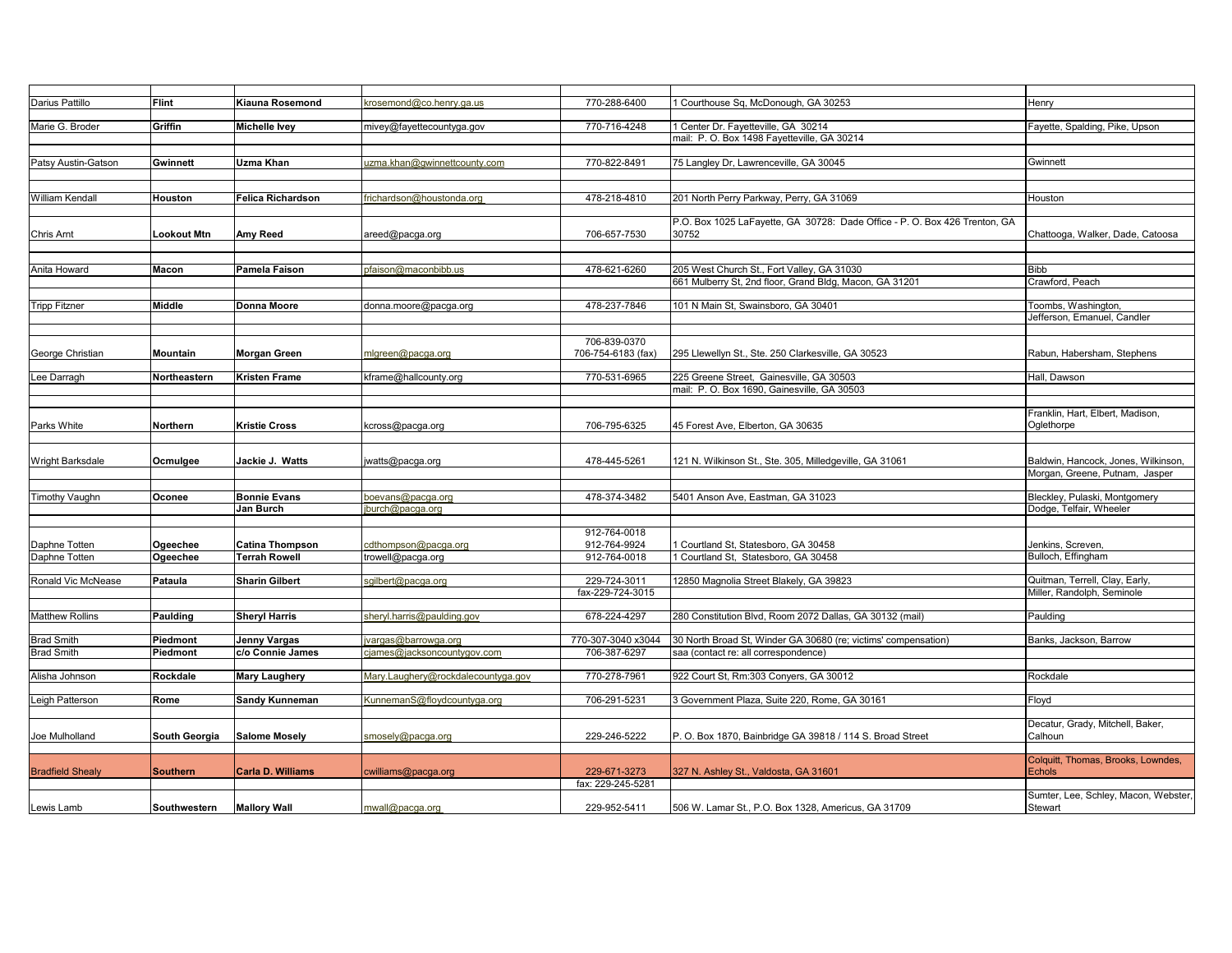| <b>Sherry Boston</b> | <b>Stone Mountain</b> | <b>Chastity Rogers</b>       | cdrogers@dekalbcountyga.gov | 404-687-7148         | 556 North McDonough St, ste 700, Decatur, GA 30030    | DeKalb                         |
|----------------------|-----------------------|------------------------------|-----------------------------|----------------------|-------------------------------------------------------|--------------------------------|
|                      |                       |                              |                             |                      |                                                       |                                |
| Jack Browning        | Tallapoosa            | <b>Judy Williams Kimball</b> | jkimball@pacga.org          | 770-749-2106         | 100 Prior St. Cedartown, GA 30125                     | Polk                           |
| Jack Browning        | Tallapoosa            | <b>Melanie McCarty</b>       | mmccarty@pacga.org          | 770-646-2016         | 95 Parks Heights Buchanan, GA 30113                   | Haralson                       |
|                      |                       |                              |                             |                      |                                                       |                                |
|                      |                       |                              |                             | 229-386-7903         |                                                       |                                |
| Paul Bowden          | <b>Tifton</b>         | Jodie Spooner                | jspooner@pacga.org          | 229-386-7878 (fax)   | 225 N. Tift Ave., Tifton, GA 31793                    | Worth, Tift, Turner, Irwin     |
|                      |                       |                              |                             |                      |                                                       |                                |
| <b>William Doupe</b> | <b>Toombs</b>         | <b>Marie Johnson</b>         | mjohnson@datjc.com          | 706-595-7175 ext.107 | 110 Central Ave. Thomson. GA 30824                    | Wilkes, Lincoln, Warren.       |
|                      |                       |                              |                             |                      |                                                       | Glascock, McDuffie, Taliaferro |
|                      |                       |                              |                             |                      |                                                       |                                |
|                      |                       |                              |                             | 478-994-7652         |                                                       |                                |
| Jonathan Adams       | Towaliga              | Lorraine Bunn                | bunn@pacqa.org              | 470-765-9002 (cell)  | 625 West Third Street, Suite 8 Jackson, Georgia 30233 | Butts, Lamar, Monroe           |
|                      |                       |                              |                             |                      |                                                       |                                |
|                      |                       |                              |                             | 912-287-4353         |                                                       |                                |
| George Barnhill      | Waycross              | <b>Tammy Horlock</b>         | thorlock@pacga.org          | 912-287-4395         | 201 State St, Waycross, GA 31501                      | Ware, Brantley, Pierce         |
|                      |                       |                              |                             | 912-383-7600         |                                                       |                                |
| George Barnhill      | Waycross              | Sylvia Tomblin               | stomblin@pacga.org          | 912-384-6166         | 101 South Peterson Ave, Douglas, GA 31533             | Coffee, Bacon, Chartlon        |
|                      |                       |                              |                             |                      |                                                       |                                |
| Deborah Gonzalez     | Western               | Tanya Wingfield              | tanya.wingfield@accgov.com  | 706-613-3740         | 325 East Washington St, Athens, GA 30601              | Clarke, Oconee                 |
|                      |                       |                              |                             |                      |                                                       |                                |

### **Solicitor-General Offices**

| <b>Elected Offical</b>  | County         | Name                          | <b>Email Address</b>                 | <b>Contact Number</b> | <b>Address</b>                                                  |  |
|-------------------------|----------------|-------------------------------|--------------------------------------|-----------------------|-----------------------------------------------------------------|--|
|                         |                |                               |                                      |                       |                                                                 |  |
| J. Skye Gess            | <b>Baldwin</b> | Linnesia Latimore             | llatimore@baldwincountyga.com        | 478-445-4445          | 121 N. Wilkinson St, Milledgeville, GA 31061                    |  |
| Rebecca Grist           | <b>Bibb</b>    | <b>Stephanie Whitehead</b>    | swhitehead@maconbibb.us              | 478-621-6339 (fax)    | 601 Mulberry St. Room 504, Macon, GA 31201                      |  |
| Joseph Cushner          | <b>Bulloch</b> | <b>VACANT</b>                 |                                      | 912-489-6622          | P.O.Box 1866, Statesboro, GA 30459                              |  |
|                         |                |                               |                                      | 706-437-1424          |                                                                 |  |
| <b>Matthew Franklin</b> | <b>Burke</b>   | <b>Charonne Adams</b>         | burkevap@burkecounty-ga.gov          | 706-437-0962 (fax)    | 195 Court Street, Waynesboro, GA 30830                          |  |
| Doug Vassy              | Carroll        | <b>Lynn Hand</b>              | victimassistance@carrollcountyga.com | 770-214-3110          | 323 Newnan St. Carrollton, GA 30117                             |  |
| Douglas Woodruff        | Catoosa        | <b>Ashley Stoker</b>          | ashley.stoker@catoosa.com            | 706-965-4477          | P.O. Box 1010, Ringgold, GA 30736                               |  |
| Patrick Brooks          | Charlton       | <b>Sandra Bartram</b>         | sbartram024@gmail.com                | 912-496-2361          | P.O. Box 8, Folkston, GA, 31537                                 |  |
| DA Shalena Cook Jones   | Chatham        | <b>Sheryl Jones</b>           | smjones@chathamcounty.org            | (912) 652-8065        | 133 Montgomery St, Room 625, P. O. Box 2309, Savannah, GA 31402 |  |
| <b>Todd Hayes</b>       | Cherokee       | Kayla Cleveland               | kncleveland@cherokeega.com           | 678-493-6380          | 100 North Street. Suite 130 Canton GA 30114                     |  |
| C. R. Chisholm, Jr.     | Clarke         | <b>Amelia Addison Rushton</b> | Amelia.Rushton@accgov.com            | 706-613-3215          | 325 East Washington St. rm 550, Athens, GA 30601                |  |
| <b>Charles Brooks</b>   | Clayton        | <b>Wavne Williams</b>         | Wayne.Williams@claytoncountyga.gov   | 770.477.3380          | 9151 Tara Blvd: Room 3SL01, Jonesboro, GA 30236                 |  |
| <b>Barry Morgan</b>     | Cobb           | <b>Haley A. Plunkett</b>      | haley.plunkett@cobbcounty.org        | 770-528-8547          | 10 East Park Square, Marietta, GA 30090                         |  |
| Katherine Paulk         | Coffee         |                               | kpaulk@pacga.org                     | 912-383-9088 (fax)    | 101 S. Peterson Ave., Suite A-3, Douglas, GA 31533              |  |
|                         |                |                               |                                      |                       |                                                                 |  |
| Sandy Wisenbaker        | Coweta         | <b>Melissa Sizemore</b>       | msizemore@coweta.ga.us               | 770-254-2646          | 72 Greenville St. Newnan, GA 30263                              |  |
| Donna Coleman-Stribling | Dekalb         | <b>Brenda Puebla</b>          | bypuebla@dekalbcountyga.gov          | 404-371-2567          | 556 North McDonough St, Decatur, GA 30030, suite 500            |  |
| DA Greg Edwards         | Dougherty      | Donna Garcia                  | dgarcia@dougherty.ga.us              | 229-438-3985          | 225 Pine Ave, Room 224, Albany, GA 31702                        |  |
| Sonya Compton           | Douglas        | Melissa Leblond               | mleblond@co.douglas.ga.us            | 770-489-5238          | 8700 Hospital Dr, 3rd Floor, Douglasville, GA 30134             |  |
| J. Franklin Edenfield   | Emanuel        | <b>Donna Moore</b>            | donna.moore@pacga.org                | 478-237-6424          | 210 North Main St, Swainsoboro, GA 30401                        |  |
| Jamie Inagawa           | Fayette        | La Verne Barela               | laverneb@fayettecountyga.gov         | 770-716-4260          | 1 Center Dr, Fayetteville, GA 30214                             |  |
| William A. Finch        | Forsyth        | <b>Beth Ready</b>             | ibready@forsythco.com                | 770-205-2268          | 112 West Maple St. Cumming, GA 30040                            |  |
| Keith Gammage           | Fulton         | <b>Millicent Taylor</b>       | Millicent.taylor@fultoncountyga.gov  | 404) 612-0097         | 160 Pryor St, SW, Third Floor, Atlanta, GA 30303                |  |
| Maria Lugue             | Glvnn          |                               |                                      | 912-554-7380          | 701 H. Street, Suite 106, Brunswick, GA 31520                   |  |
| <b>Brian Whiteside</b>  | Gwinnett       | Sonia Davis-Bey               | sonia.davis-bey@gwinnettcounty.com   | 770-822-8296          | 75 Langley Dr, Lawrenceville, GA 30045                          |  |
| Stephanie Woodard       | Hall           | <b>Michelle Myers</b>         | tmmyers@hallcounty.org               | 770-531-7012          | 225 Green St. Gainesville, GA 30502                             |  |
| <b>Pam Bettis</b>       | Henry          | <b>Kim Parrish</b>            | kparrish@co.henry.ga.us              | 770-288-7188          | One Judicial Center, Suite 350, McDonough, GA 30253             |  |
| Amy Smith               | Houston        | Dia Ortiz                     | DOrtiz@houstoncountyga.org           | 478-542-2100          | 202 Carl Vinson Parkway, Warner Robins, GA 31088                |  |
| DA Lewis Lamb           | Lee            | <b>Mallory Wall</b>           | mwall@pacqa.org                      | 229-928-4604          | 510 West Lamar St., Americus, GA 31709                          |  |
| Jeffery N. Osteen       | Liberty        | Kerri Brinkley                | kerri.brinkley@libertycountyga.com   | 912-876-7228          | 201 South Main St., Ste. 2500. Hinesville, GA 31313             |  |
| Justo Cabral            | Lowndes        | <b>Karen Hayes</b>            | khayes@lowndescounty.com             | 229-671-2510          | 327 N. Ashley Street, 3rd Floor, Valdosta, GA 31601             |  |
| DA Lewis Lamb           | Macon          |                               |                                      | 229-924-5411          | 510 West Lamar St., Americus, GA 31709                          |  |
| Suzanne Goddard         | Muscogee       | <b>Rhonda Dial</b>            | rdial@columbusga.org                 | 706-653-4580          | 100 Tenth St, Columbus, GA 31902                                |  |
| Luana Nolen             | Paulding       | <b>VACANT</b>                 |                                      | 678-981-4371          |                                                                 |  |